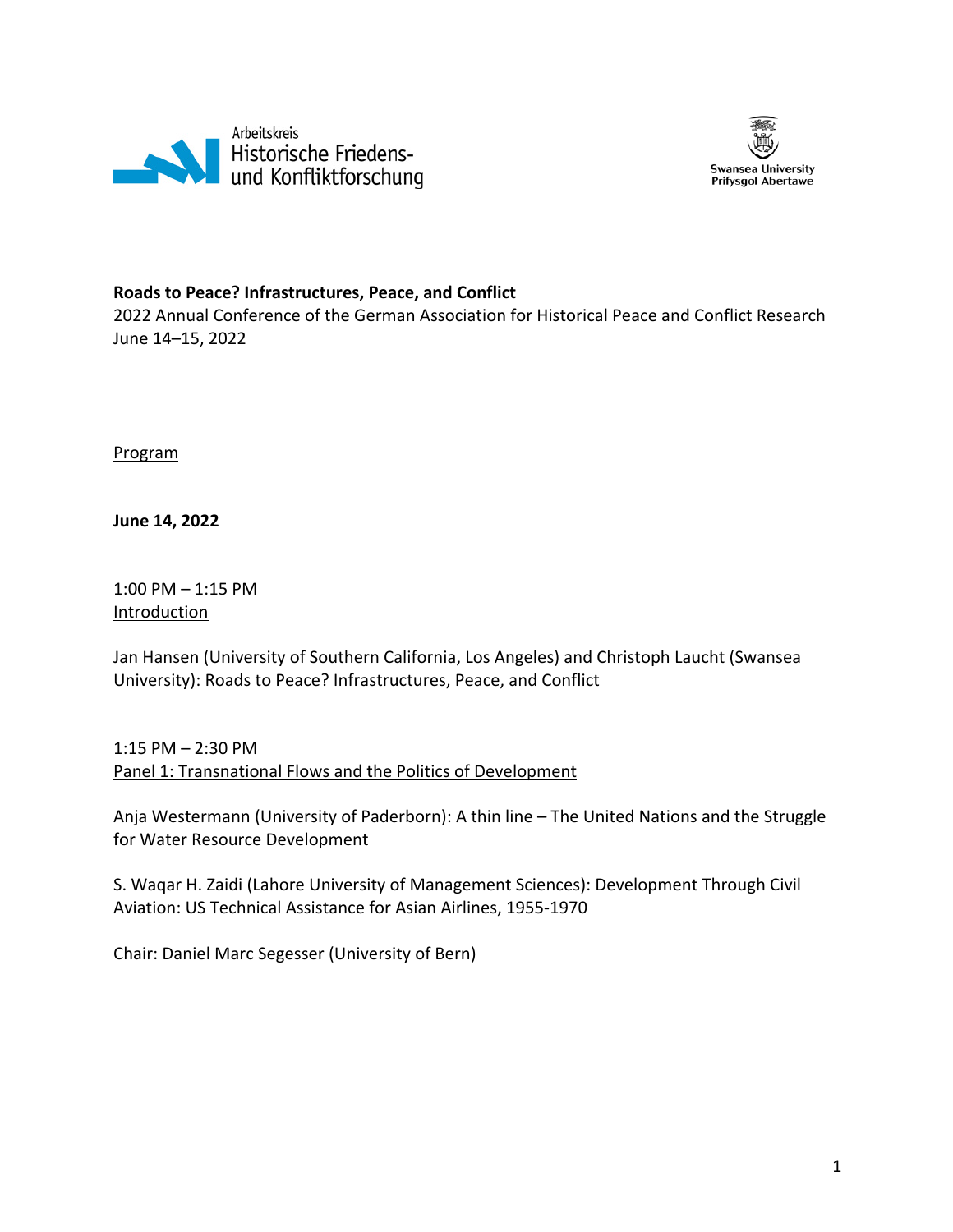# 2:45 PM – 4:30 PM Panel 2: Infrastructure and Mobilization for War/Conflict

Mitterand M. Okorie (Rhodes University, Grahamstown): Blockade without end? Conflict and Infrastructure deficit in South Eastern Nigeria

Daniel Marc Segesser (University of Bern): Preparing for War by Fostering Alpine Winter Tourism: Herman Czant and His Ideas on Infrastructure for Fighting in High Altitude

Christoph Laucht (Swansea University): Infrastructure, Space, Symbolic Power: The Kiel Canal as Trade Route, Threat Zone and Defence Area, 1895–1955

Chair: Tomás Irish (Swansea University)

5:00 PM – 6:00 PM Keynote

Kenny R. Cupers (Basel University): Designing Mobility in the Postcolony

Chair: Jan Hansen (University of Southern California, Los Angeles)

### **June 15, 2022**

1:00 PM – 2:45 PM Panel 3: Roads and State Formation

Oscar Aponte (City University of New York): Colombianizing the Amazon Rainforest: Road Building and State Formation during and after the Colombia-Perú Conflict, 1932-1940

Efrat Hildesheim (Technion – Israel Institute of Technology): On Borderoadscape: The Landscape of Israel's Highway 90 and the Eastern Border

Viliebeinuo Medom (Indian Institute of Technology): Connections that Disconnect: Imperialism, Nationalism and Naga Conflict in South Asia

Chair: Hilary Orange (Swansea University)